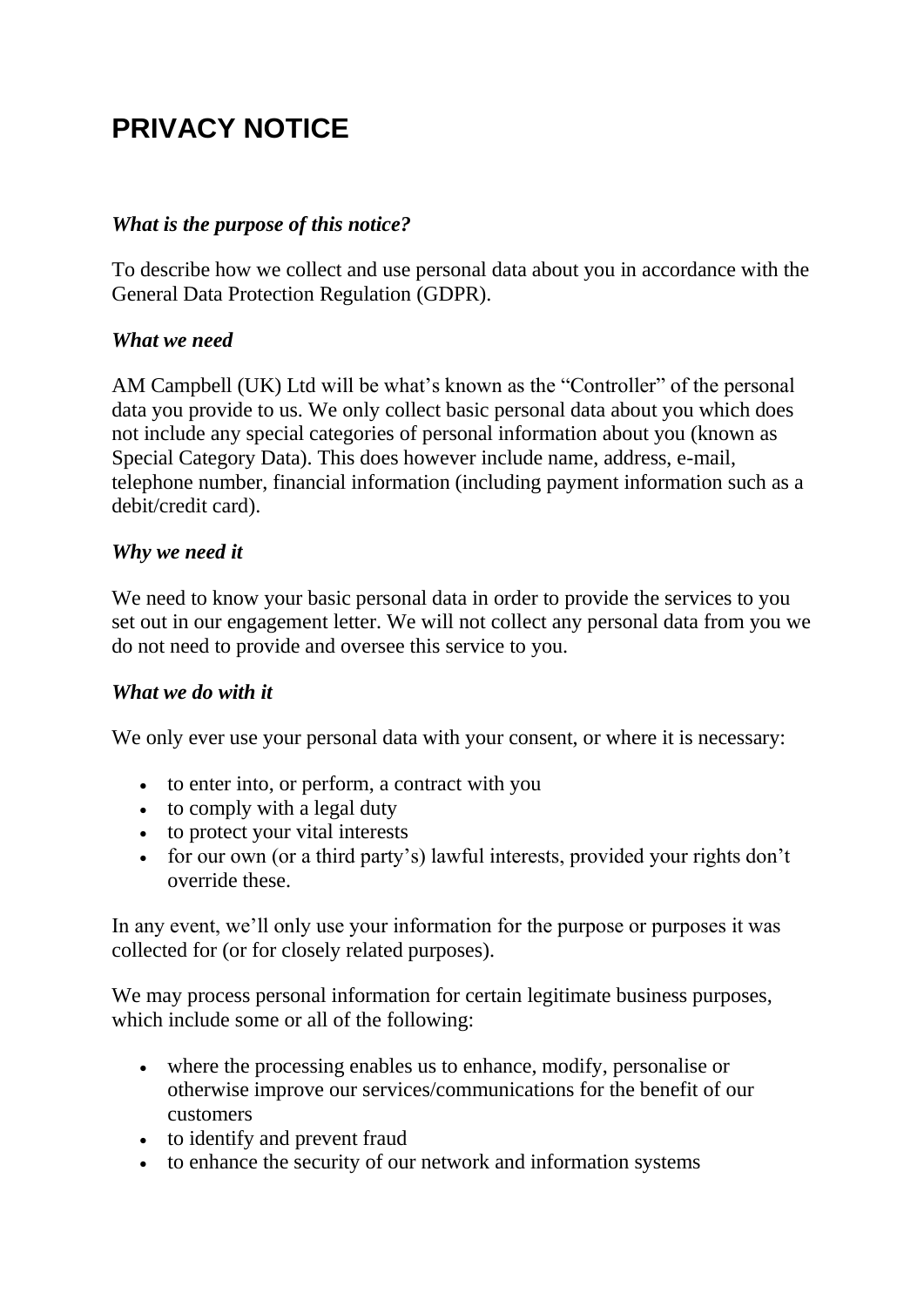- to better understand how people interact with our websites
- to provide postal communications which we think will be of interest to you
- to determine the effectiveness of promotional campaigns and advertising.

Whenever we process data for these purposes we will ensure that we always keep your personal data rights in high regard and take account of these rights at all times.

When we process your personal data for our legitimate interests, we will make sure that we consider and balance any potential impact on you (both positive and negative), and your rights under data protection laws. Our legitimate business interests do not automatically override your interests - we will not use your personal data for activities where our interests are overridden by the impact on you (unless we have your consent or are otherwise required or permitted to by law). You have the right to object to this processing if you wish, and if you wish to do so please contact info@jbsengineering.co.uk. Please bear in mind that if you object this may affect our ability to carry out tasks above for your benefit.

We may share your data with these organisations but only if we have a proper reason to do so. The reasons being: To fulfil our contract to provide services to you, when you consent to it – when you agree for us to contact you to advise you of events, or products and services from us or other organisations, when we have a legal duty – to obey laws and regulations that apply to us and when it's in the legitimate interest of the firm or of a third party  $-$  to run our business in an efficient and proper way.

- Companies we, or you, have chosen to support us in the delivery of products and services we offer
- Our Regulators and Supervisory Authorities
- HMRC
- Law enforcement for the prevention and detection of crime

# *Where we keep it*

We are based in the UK and we store our data within the EU. Some organisations which provide services to us may transfer personal data outside of the EU, but we will only allow them to do if your data is adequately protected.

For example, some of our systems use Microsoft products. As a US company, it may be that using their products result in personal data being transferred to or accessible from the US. However, we will allow this as we are certain personal data will still be adequately protected (as Microsoft is certified under the USA's Privacy Shield scheme.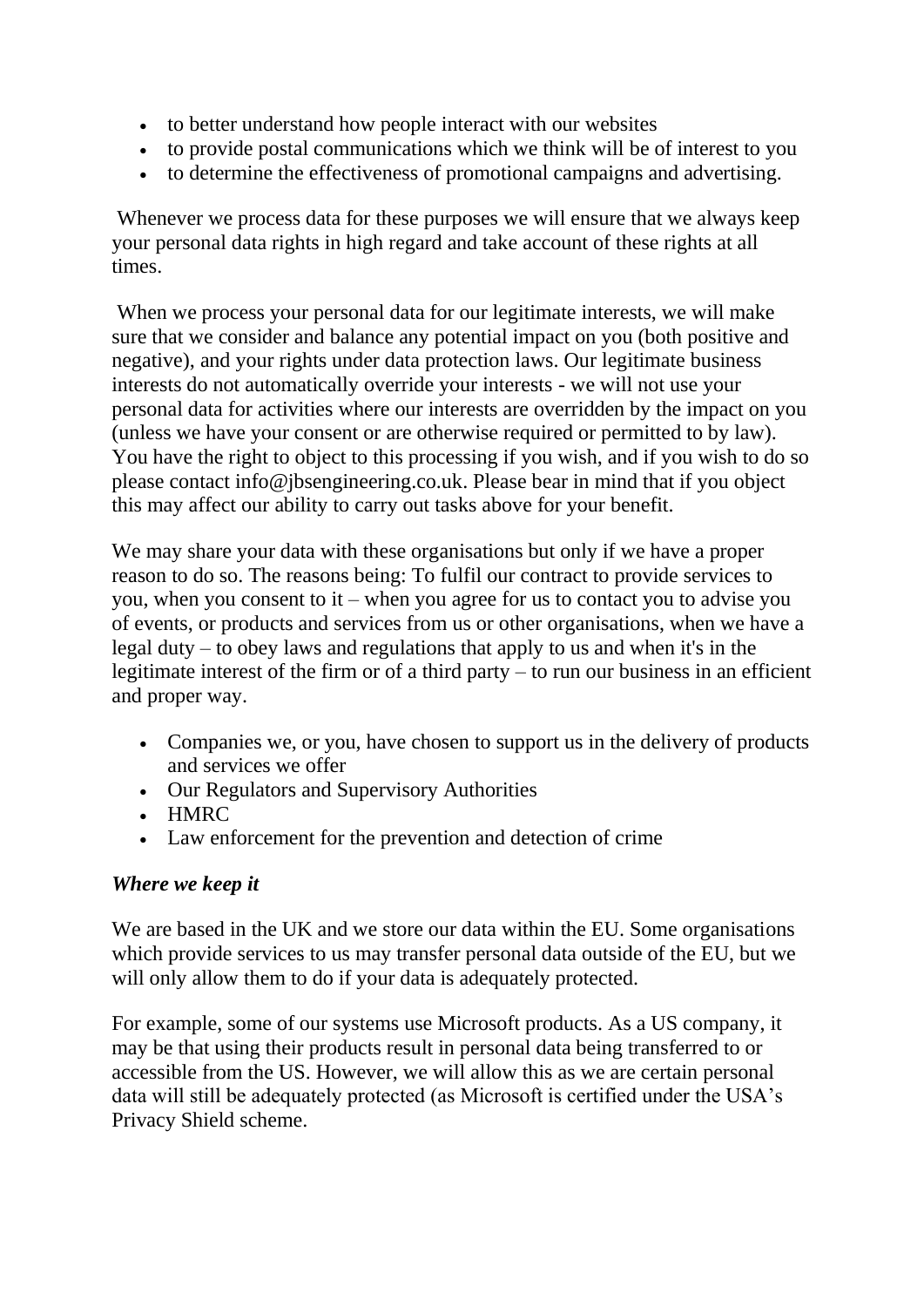# *How long we keep it*

We will only use and store information for so long as it is required for the purposes it was collected for. How long information will be stored depends on the information in question and what it is being used for. For example, if you ask us not to send you marketing e-mails, we will stop storing your e-mails for marketing purposes (though we'll keep a record of your preference not to be e-mailed).

We continually review what information we hold and delete what is no longer required. We never store payment card information. We will not retain your data for any longer than necessary and the longest time that we will hold your data will be six years.

# *What we would also like to do with it*

We would, however, like to use your name and e-mail address to contact you regarding the services you have asked us to provide. This information is not shared with third parties and you can opt out at any time via phone, e-mail.

# *What are your rights?*

We want to ensure that you remain in control of your personal data. Part of this is making sure you understand your legal rights, which are as follows:

- the right to confirmation as to whether we have your personal data and, if we do, to obtain a copy of the personal information we hold (this is known as a data subject access request)
- the right to have your data erased (though this will not apply where it is necessary for us to continue to use the data for a lawful reason)
- the right to have inaccurate data rectified
- the right to object to your data being used for marketing or profiling; and
- where technically feasible, you have the right to personal data you have provided to us which we process automatically based on your consent or the performance of a contract. This information will be provided in a common electronic format.

Please keep in mind that there are exceptions to the rights above and, though we will always try to respond to your satisfaction, there may be situations where we are unable to do so.

If you wish to raise a complaint on how we have handled your personal data, you can contact info@amcampbell.co.uk and we will investigate the matter.